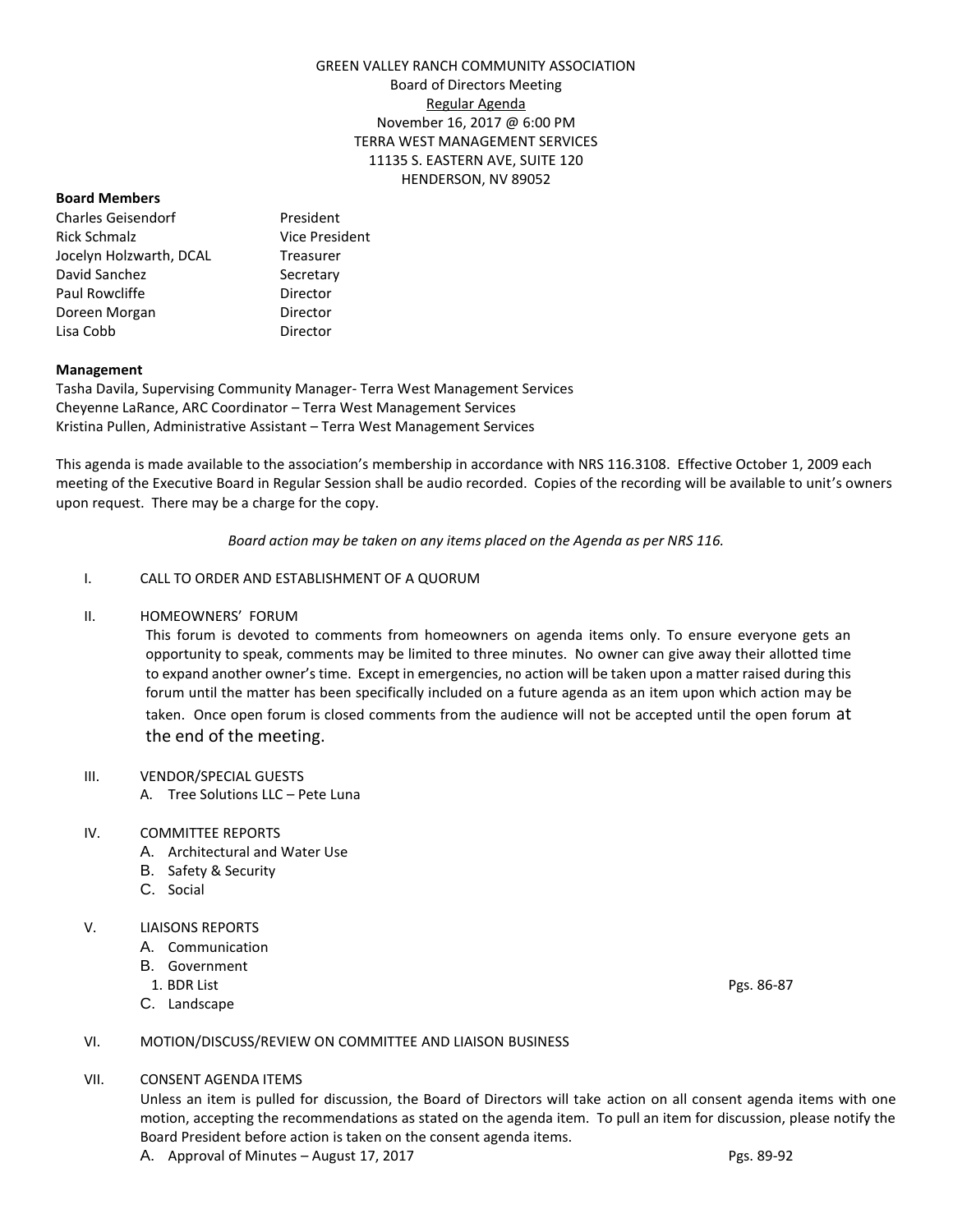|       |                                                                                                      | B. Acceptance of Financials - September 2017                                                                                                                                                    | Pgs. 93-99   |  |
|-------|------------------------------------------------------------------------------------------------------|-------------------------------------------------------------------------------------------------------------------------------------------------------------------------------------------------|--------------|--|
|       |                                                                                                      | C. Review of Litigation Disclosure                                                                                                                                                              | Pgs. 100-105 |  |
|       | D.                                                                                                   | Next Meeting - January 18, 2018                                                                                                                                                                 |              |  |
|       | Е.                                                                                                   | 2016 Pending Reserve Projects                                                                                                                                                                   | Pg. 106      |  |
|       |                                                                                                      | F. 2017 Reserve Projects                                                                                                                                                                        | Pgs. 107-109 |  |
|       |                                                                                                      | G. Project Priority List                                                                                                                                                                        | Pg. 110      |  |
|       |                                                                                                      | H. Management Report                                                                                                                                                                            | Pgs. 111-116 |  |
| VIII. |                                                                                                      | Open Sealed Bids - Motion/Discuss/Review to approve management to open sealed bids                                                                                                              |              |  |
|       |                                                                                                      | A. 2017 Audit/Tax Bids<br>B. Rest Stop #5 - Lighting Bid                                                                                                                                        |              |  |
|       |                                                                                                      |                                                                                                                                                                                                 |              |  |
| IX.   |                                                                                                      | <b>FINANCIAL</b><br>A. Treasurers Report                                                                                                                                                        |              |  |
| Х.    |                                                                                                      | <b>UNFINISHED BUSINESS</b>                                                                                                                                                                      | None         |  |
|       |                                                                                                      |                                                                                                                                                                                                 |              |  |
| XI.   |                                                                                                      | <b>NEW BUSINESS</b><br>A. Collection Proposals - Motion/Discuss/Review to approve/deny/postpone proposals from various collection                                                               |              |  |
|       |                                                                                                      |                                                                                                                                                                                                 |              |  |
|       |                                                                                                      | companies for collection services.<br>B. 2018 Management Contract Renewal - Motion/Discuss/Review to approve/deny/postpone contract from Terra                                                  | Pgs. 127-137 |  |
|       |                                                                                                      | <b>West Management Services</b>                                                                                                                                                                 |              |  |
|       |                                                                                                      | C. ISG Lighting Inspection Bid - Motion/Discuss/Review to approve/deny/postpone bid from ISG for                                                                                                |              |  |
|       |                                                                                                      | Monthly/Quarterly Lighting Inspections                                                                                                                                                          | Pgs.         |  |
|       |                                                                                                      | D. Pest Control Contract                                                                                                                                                                        |              |  |
|       |                                                                                                      | E. Priority 1 - North/East Corner Lighting (Carnegie)                                                                                                                                           |              |  |
|       |                                                                                                      | F. Landscaping Proposal#06291701SC - Motion/Discuss/Review to approve/deny/postpone bid from<br>Jaramillo for landscape upgrades to fire lane between Mt. Ridge and Thunder Mt.                 |              |  |
|       |                                                                                                      |                                                                                                                                                                                                 |              |  |
|       |                                                                                                      | G. Landscaping Proposal#06291702SC - Motion/Discuss/Review to approve/deny/postpone bid from<br>Jaramillo for Xeriscape Conversion to property east of Valle Verde, between Paseo Verde to 215. |              |  |
|       |                                                                                                      |                                                                                                                                                                                                 |              |  |
|       |                                                                                                      | H. Landscaping Proposal#08021704KC - Motion/Discuss/Review to approve/deny/postpone bid from                                                                                                    |              |  |
|       |                                                                                                      | Jaramillo for Artificial Turf Conversion to dead grass area in Camelback Park                                                                                                                   |              |  |
|       | Ι.                                                                                                   | Landscaping Proposal#08141702KC - Motion/Discuss/Review to approve/deny/postpone bid from                                                                                                       |              |  |
|       |                                                                                                      | Jaramillo for Xeriscape Conversion to property at Carnegie and Cozy Hill, north                                                                                                                 |              |  |
|       | J.                                                                                                   | Landscaping Proposal#08141703KC - Motion/Discuss/Review to approve/deny/postpone bid from                                                                                                       |              |  |
|       |                                                                                                      | Jaramillo for Xeriscape Conversion to property at Carnegie and Amargosa Trail                                                                                                                   |              |  |
|       |                                                                                                      | K. Landscaping Proposal#09141701SC - Motion/Discuss/Review to approve/deny/postpone bid from                                                                                                    |              |  |
|       | Jaramillo for Rock Replenishment to property at Cozy Hill & GVPKWY, Paseo Verde, Mt. Ridge and Valle |                                                                                                                                                                                                 |              |  |
|       |                                                                                                      | Verde Fire Access Lanes                                                                                                                                                                         |              |  |
|       | L.                                                                                                   | Landscaping Proposal#10041701C - Motion/Discuss/Review to approve/deny/postpone bid from                                                                                                        |              |  |
|       |                                                                                                      | Jaramillo for Tree Replacement to property at Windsong Echo Common Area                                                                                                                         |              |  |
|       |                                                                                                      | M. Landscaping Proposal#10051701KC - Motion/Discuss/Review to approve/deny/postpone bid from                                                                                                    |              |  |
|       |                                                                                                      | Jaramillo for Rock Removal and Installation to property along GVPKWY                                                                                                                            |              |  |
|       |                                                                                                      | N. Landscaping Proposal#10051702KC - Motion/Discuss/Review to approve/deny/postpone bid from                                                                                                    |              |  |
|       |                                                                                                      | Jaramillo for Tree Removal and Installation to property along GVPKWY                                                                                                                            |              |  |
|       |                                                                                                      | O. Landscaping Proposal#10051703KC - Motion/Discuss/Review to approve/deny/postpone bid from                                                                                                    |              |  |
|       |                                                                                                      | Jaramillo for Tree Removal and Installation to property along Valle Verde                                                                                                                       |              |  |
|       |                                                                                                      | P. Landscaping Proposal#10051704KC - Motion/Discuss/Review to approve/deny/postpone bid from                                                                                                    |              |  |
|       |                                                                                                      | Jaramillo for Tree Removal and Installation to property along Paseo Verde                                                                                                                       |              |  |
|       |                                                                                                      | Q. Landscaping Proposal#091417012SC - Motion/Discuss/Review to approve/deny/postpone bid from                                                                                                   |              |  |
|       |                                                                                                      | Jaramillo for Tree Removal and Replacement to property on south side of Palomino Village, between                                                                                               |              |  |
|       |                                                                                                      | Summit Ridge and Amazing Valley                                                                                                                                                                 |              |  |
|       |                                                                                                      | R. Landscaping Proposal#10121704SC - Motion/Discuss/Review to approve/deny/postpone bid from                                                                                                    |              |  |
|       |                                                                                                      |                                                                                                                                                                                                 |              |  |

Jaramillo for Landscape Replacement to property Valle Verde, behind 1857 Desert Forest Way due to car accident